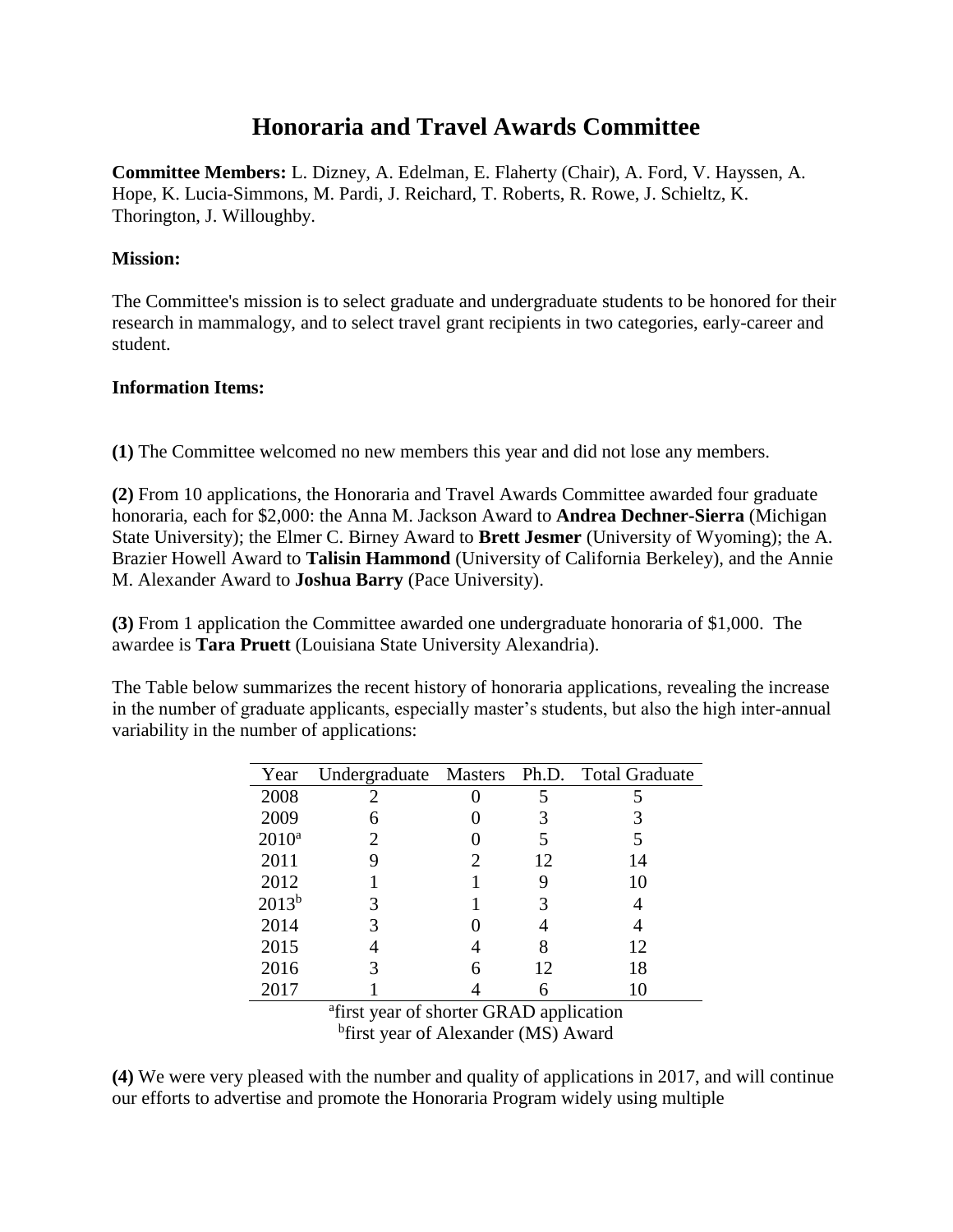communication platforms, including social media. With the help of the Sean Maher, the Informatics Committee Chair, we have continued to improve the Committee's webpage, and will continue to update it to provide clear instructions to applicants and to streamline the online submission process. We also extend special thanks to Cody Thompson, Program Committee Chair, for significant help with coordination of honorarium and travel awards application submissions.

**(5)** A total of 72 meeting attendees chose to have their abstracts evaluated for Travel Awards. This number represents a significant increase from the previous year but continued decrease from the 2015 (2013-140, 2014-94, 2015-121, 2016-53), which might reflect changes to the registration and abstract submission procedures for the Annual Meeting. One applicant who was receiving honoraria this year was removed from the competition.

The remaining 71 abstracts were divided into two categories for evaluation: early-career (10 abstracts vs. 7 in 2016, 20 in 2015, 11 in 2014 and 29 in 2013) and student (61 abstracts vs. 43 in 2016, 84 in 2015, 80 in 2014 and 109 in 2013). Of these applicants, 8 were from students supported by past Grants-in-Aid, 3 were past Fellowship winners, and 0 had received an Honorarium. Each abstract was reviewed by 6 committee members.

The original budget request to the Board was \$4,800 for early-career travel awards of \$**600** each and \$10,000 for student travel awards of **\$400** each. At the 2016 Annual Meeting the Board allocated an additional \$1,000 to early-career travel awards and \$2,000 for student awards. President Sikes contributed an additional \$500 and because we only awarded one \$1,000 undergraduate Honoria we used those remaining funds to cover 2 additional travel awards. Ultimately, these sources allowed the Committee to give 32 awards of \$400 to students and 9 awards of \$700 to early-career professionals, with the decision to increase the amount of the early-career awards reflecting the perceived lack of funding opportunities for this particular group and an attempt to attract more applicants. The complete list of recipients (9 early-career, 32 students) is provided on the following page. A total of 10 recipients (24% of awardees) had previously received a grant or award from ASM, indicating that we had some success in attracting previously supported students to participate in the Annual Meeting. The final funding rate for early-career and student travel awards was 90% (9/10) and 53% (32/61), respectively.

**(6)** The Committee is requesting a modest increase in the amount of the undergraduate honoraria from \$1,000 to \$1,200, to ensure that awards cover the increasing costs of attending the Annual Meeting. We are requesting continuance of the monetary value of the graduate honoraria and the travel awards last year, which allowed us to support a large number of students and early-career professionals.

#### **Action Items:**

| \$8,000  | 4 * \$2000 for graduate honoraria (Jackson, Howell, Birney, Alexander) |
|----------|------------------------------------------------------------------------|
| \$2,400  | $2 * $1200$ for undergraduate honoraria (TENTATIVE)                    |
| \$6,300  | $9 * $700$ for early-career travel awards                              |
| \$12,000 | 30 * \$400 for student travel awards                                   |
| \$28,700 | Total budget                                                           |
|          |                                                                        |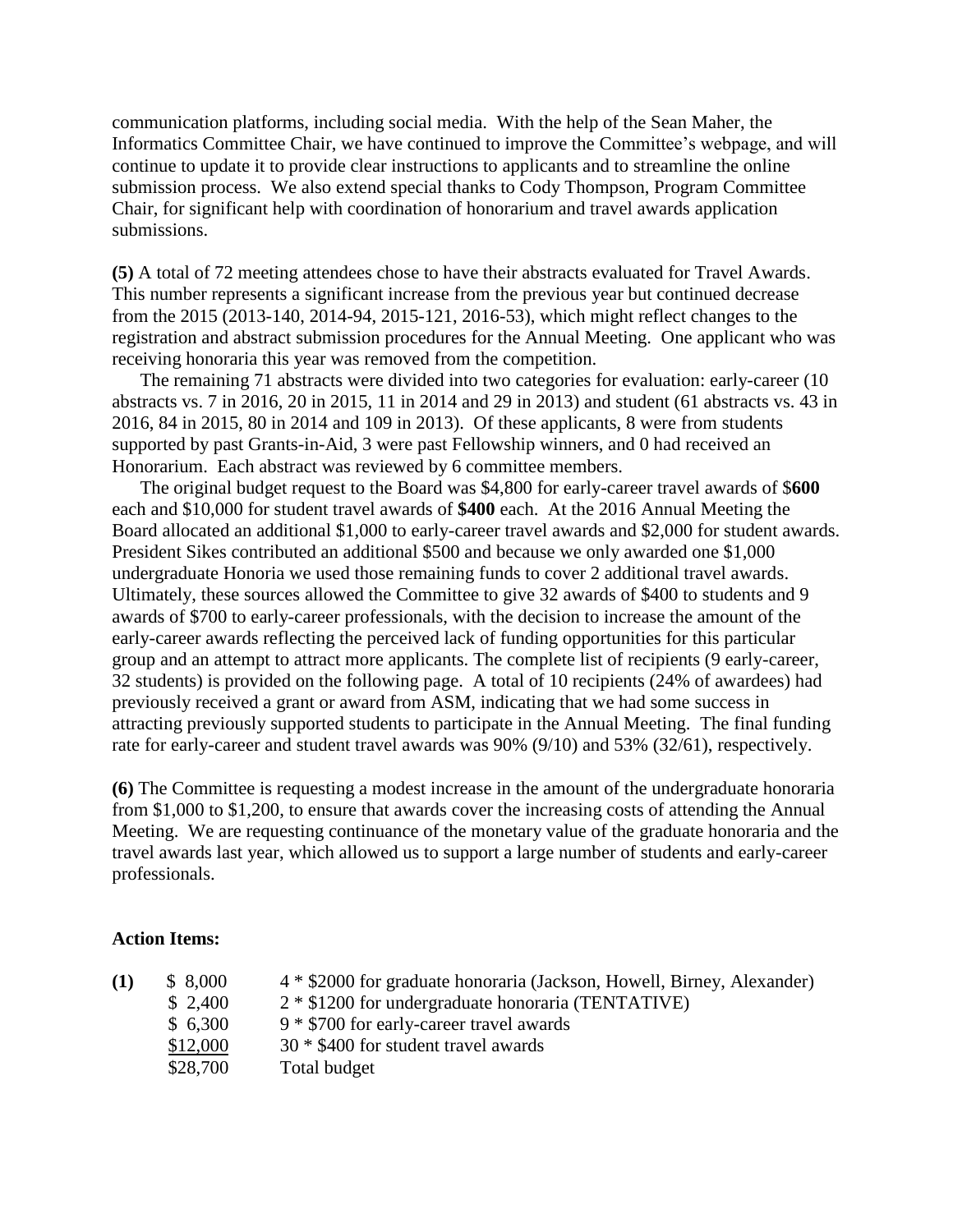Justification: All funds requested are for the awards.

| <b>First</b>        | Last             | <b>Institution/Organization</b>                          |
|---------------------|------------------|----------------------------------------------------------|
| <b>Early Career</b> |                  |                                                          |
| <b>Kayce</b>        | <b>Bell</b>      | National Museum of Natural History                       |
| <b>Patrice</b>      | <b>Connors</b>   | University of Utah                                       |
| Angela              | <b>Hornsby</b>   | Virginia Tech                                            |
| <b>Jason</b>        | <b>Malaney</b>   | <b>Austin Peay State University</b>                      |
| <b>Verity</b>       | <b>Mathis</b>    | University of Florida                                    |
| <b>Silvia</b>       | Pavan            | Museu Paraense Emilio Goeldi                             |
| <b>Roy (Neal)</b>   | <b>Platt</b>     | <b>Texas Tech University</b>                             |
| Lucy                | <b>Tran</b>      | University of California, Berkeley                       |
| <b>Nathan</b>       | <b>Upham</b>     | <b>Yale University</b>                                   |
|                     |                  |                                                          |
| <b>Students</b>     |                  |                                                          |
| Cody                | <b>Aylward</b>   | University of Vermont                                    |
| <b>Emily</b>        | <b>Beasley</b>   | Missouri State University                                |
| <b>Deborah</b>      | <b>Boro</b>      | University of New Mexico                                 |
| <b>Tracy</b>        | <b>Burkhard</b>  | University of Texas at Austin                            |
| <b>Marissa</b>      | <b>Dyck</b>      | University of Wyoming                                    |
| <b>Michael</b>      | Egan             | <b>Purdue University</b>                                 |
| <b>Samantha</b>     | <b>Fino</b>      | West Virginia University                                 |
| <b>Kimberly</b>     | <b>Fisher</b>    | California State University Long Beach                   |
| <b>Brett</b>        | Ford             | University of British Columbia, Okanagan Campus          |
| <b>Mariela</b>      | Gantchoff        | Mississippi State University                             |
| <b>Jennifer</b>     | <b>Grauer</b>    | University of Wisconsin- Madison                         |
| Dana                | <b>Green</b>     | Northern Arizona University                              |
| Grace               | <b>Griffiths</b> | Northern Arizona University                              |
| <b>Michaela</b>     | <b>Halsey</b>    | <b>Texas Tech University</b>                             |
| <b>Nathanael</b>    | <b>Herrera</b>   | University of Montana                                    |
| <b>Anne-Marie</b>   | Hodge            | University of Wyoming                                    |
| <b>Matt</b>         | <b>Jones</b>     | University of Montana                                    |
| <b>Carson</b>       | <b>Keller</b>    | California State University, Northridge                  |
| <b>Schuyler</b>     | Liphardt         | Museum of Southwestern Biology, University of New Mexico |
| <b>Jessica</b>      | <b>Martin</b>    | <b>Stanford University</b>                               |
|                     |                  | University of Idaho                                      |
| <b>Charlotte</b>    | <b>Milling</b>   |                                                          |
| <b>Clint</b>        | <b>Perkins</b>   | Angelo State University                                  |
| <b>Nelish</b>       | <b>Pradhan</b>   | University of Vermont                                    |
| <b>Beau</b>         | <b>Rapier</b>    | <b>Austin Peay State University</b>                      |
| <b>Kelsey</b>       | <b>Richards</b>  | <b>Brigham Young University</b>                          |
| <b>Alexandra</b>    | <b>Shaffer</b>   | <b>Angelo State University</b>                           |
| Erin                | <b>Siracusa</b>  | University of Guelph                                     |
| <b>Lindsey</b>      | <b>Smith</b>     | <b>Austin Peay State University</b>                      |
| <b>Mark</b>         | <b>Swanson</b>   | Louisiana State University                               |